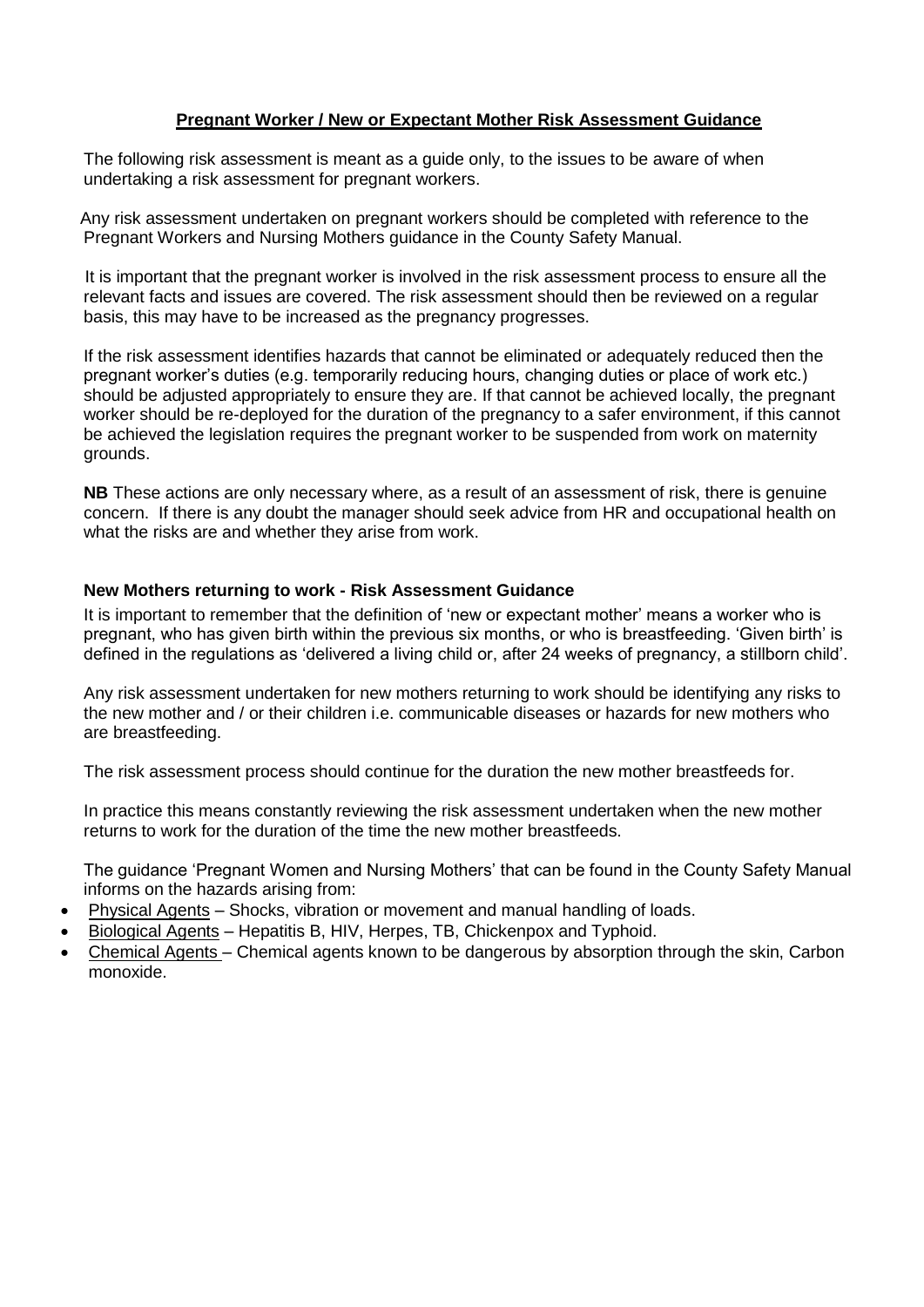| <b>RISK ASSESSMENT FOR:</b>                                                    | <b>Pregnant worker Risk Assessment</b> |       |                                                                                      |  |  |
|--------------------------------------------------------------------------------|----------------------------------------|-------|--------------------------------------------------------------------------------------|--|--|
| <b>Establishment:</b>                                                          | <b>Assessment by:</b>                  | Date: | Crick                                                                                |  |  |
| 1 <sup>st</sup> Review Date Due:                                               | <b>Manager Approval:</b>               | Date: | Pre-School                                                                           |  |  |
| <b>Description of activities:</b><br>Describe tasks undertaken by<br>employee. |                                        |       |                                                                                      |  |  |
| Week's pregnant<br>(Approximately):                                            |                                        |       | The proposed date for maternity leave is  (or<br>dependant on practicality of work). |  |  |
| <b>Baby Due (Approximately):</b>                                               |                                        |       |                                                                                      |  |  |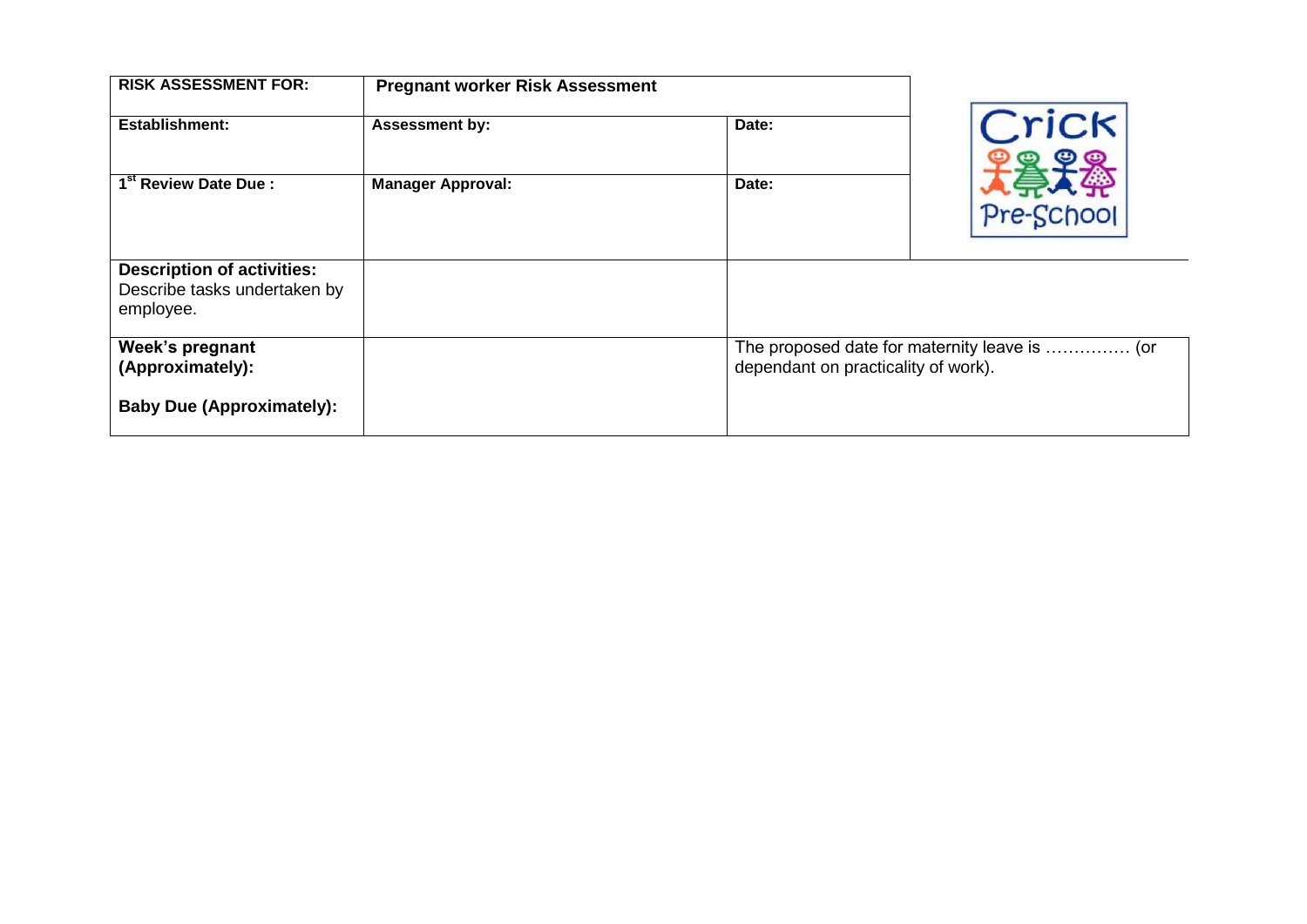| <b>Hazard / Risk</b>                                                                                                                                                                                                               | Who is at<br>Risk?                    | How can the hazards<br>cause harm?                                                                                                                                 | <b>Normal Control Measures</b>                                                                                                                                                                                                                                                                                                                                                                                                                | <b>Are Normal Control</b><br>Measures Y/N/NA |          |
|------------------------------------------------------------------------------------------------------------------------------------------------------------------------------------------------------------------------------------|---------------------------------------|--------------------------------------------------------------------------------------------------------------------------------------------------------------------|-----------------------------------------------------------------------------------------------------------------------------------------------------------------------------------------------------------------------------------------------------------------------------------------------------------------------------------------------------------------------------------------------------------------------------------------------|----------------------------------------------|----------|
|                                                                                                                                                                                                                                    |                                       |                                                                                                                                                                    |                                                                                                                                                                                                                                                                                                                                                                                                                                               | In Place                                     | Adequate |
| <b>Effects of</b><br>pregnancy that<br>may occur<br>Morning sickness /<br>nausea, Backache,<br>Varicose veins,<br>Haemorrhoids,<br>Frequent visits To<br>the toilet, Balance,<br>Comfort,<br>Increasing body<br>size, tiiredness,. | Pregnant<br>worker<br>Unborn<br>child | Nausea / vomiting,<br>Aches and pains,<br><b>Bleeding, Restricted</b><br>movement. Risk of<br>stress, slips, trips and<br>falls, tiredness<br>Miscarriage, Stress, | Existing risk assessments. (For employed duties)<br>GP / Midwife advice and treatment.<br>Pregnant workers own knowledge, experience and<br>training of employed duties.<br><b>Facilities:</b><br>Adequate resting facilities available<br>(requirement under the regulations for employers to<br>provide a quiet rest area to put feet up or lie down if<br>required in the future.)<br>Hygiene facilities: There are sufficient toilets and |                                              |          |
| Individuals past<br>history                                                                                                                                                                                                        |                                       | medical<br>complications.                                                                                                                                          | associated hygiene facilities available.<br>Adequate onsite arrangements for nutrition and liquid<br>refreshments. Also that she is able to take breaks as<br>and when required.                                                                                                                                                                                                                                                              |                                              |          |
| <b>Client group:</b><br>Unpredictable /<br>Challenging<br>behaviour of<br>children                                                                                                                                                 |                                       | Physical assault,<br>Communicable<br>disease infection,<br>Miscarriage, Stress,<br>Vulnerability                                                                   | Contact with known or potentially violent children should<br>be prevented wherever possible for duration of<br>pregnancy.<br>Mental / Physical fatigue and working hours: currently<br>able to cope with her workload and working hours this<br>will be reviewed with pregnant employee and manager<br>as pregnancy develops.                                                                                                                 |                                              |          |
| <b>Employed duties:</b><br>Manual handling,<br>Poor or Prolonged<br><b>Working Postures,</b><br>Administration of<br>medication.                                                                                                   |                                       | Physical injury,<br>Vulnerability,<br>Poisoning causing<br>foetal lesions i.e.<br>injury or disease to<br>foetus, Tiredness,<br>Stress, Miscarriage.               | No significant manual handling of loads to be<br>undertaken for duration of pregnancy. Member of staff<br>to request assistance / support available.                                                                                                                                                                                                                                                                                          |                                              |          |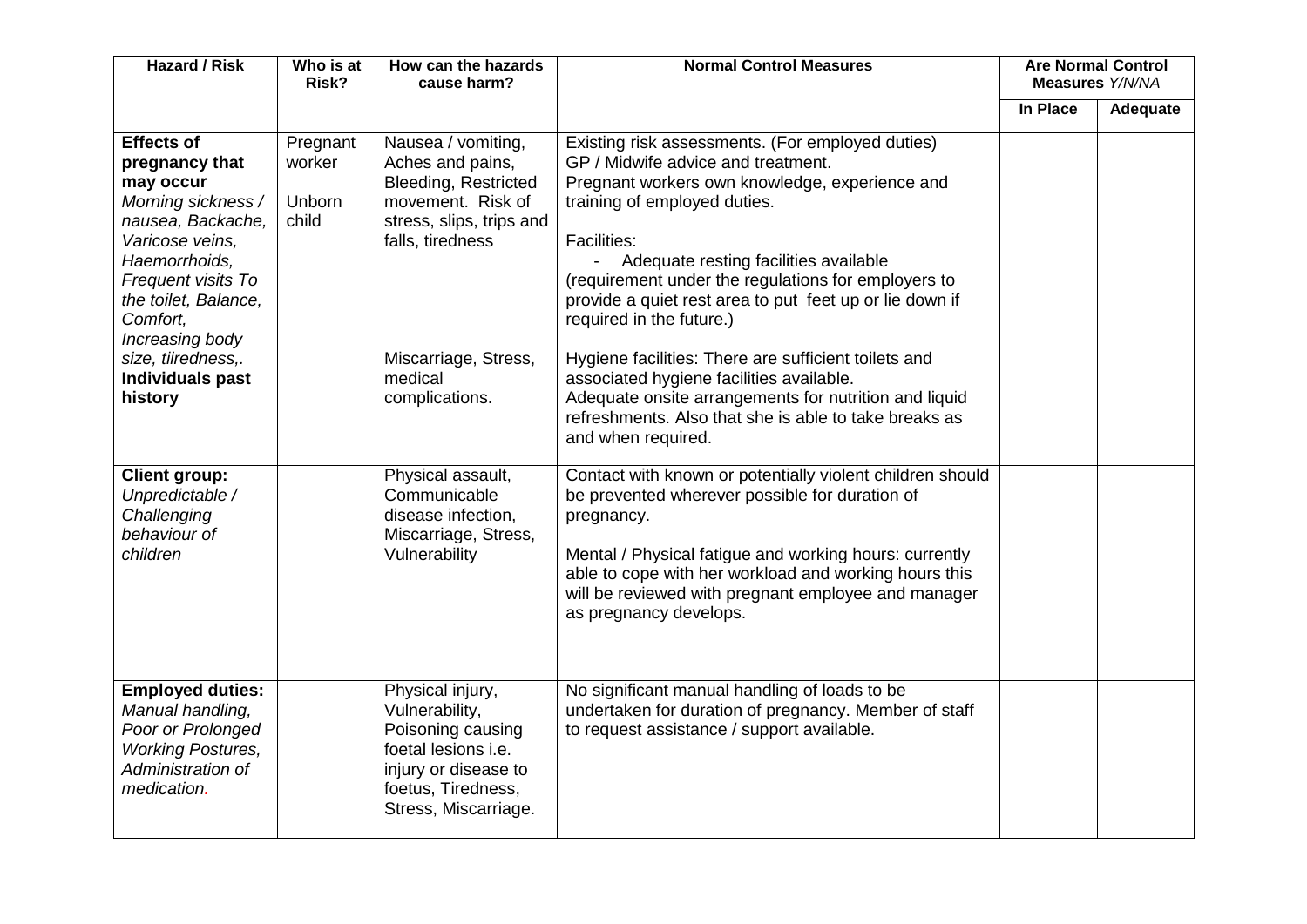| <b>Environment:</b><br>Exposure to<br>excessive<br>temperatures, lack<br>of rest facilities.<br>Exposure to<br>hazardous<br>substances, Body<br>fluid spillages. | Slips, trips and falls,<br>Miscarriage, Fainting,<br>foetal lesions,<br>inability to take<br>adequate breaks /<br>rest, Communicable<br>disease infection | Adequate resting facilities available<br>Condition of premises regularly checked<br>Prompt maintenance of defects<br>Immediate cleaning up of spillages<br>Good housekeeping maintained                                                                                     |  |
|------------------------------------------------------------------------------------------------------------------------------------------------------------------|-----------------------------------------------------------------------------------------------------------------------------------------------------------|-----------------------------------------------------------------------------------------------------------------------------------------------------------------------------------------------------------------------------------------------------------------------------|--|
| <b>Exposure to</b><br><b>Communicable</b><br>Diseases: .<br>Hepatitis B, TB,<br>HIV, Chickenpox<br>etc.                                                          | Infection, foetal<br>lesions, Miscarriage                                                                                                                 | Awareness of HPA guidance on infection control in<br>schools<br>Good hygiene practice followed.<br>Pregnant staff in direct contact with someone with a<br>potentially infectious rash (e.g. chicken pox, measles,<br>rubella etc.) to seek advice from their GP / midwife. |  |

**As Pregnancy is not a static condition and the nature and degree of risk will change as the pregnancy develops, risk assessment to be reviewed on a regular basis in agreement with the pregnant worker, or sooner if any significant change.**

**Pregnant worker should inform Line Manager of any changes in their condition that may be relevant to their pregnancy and their safety at work.**